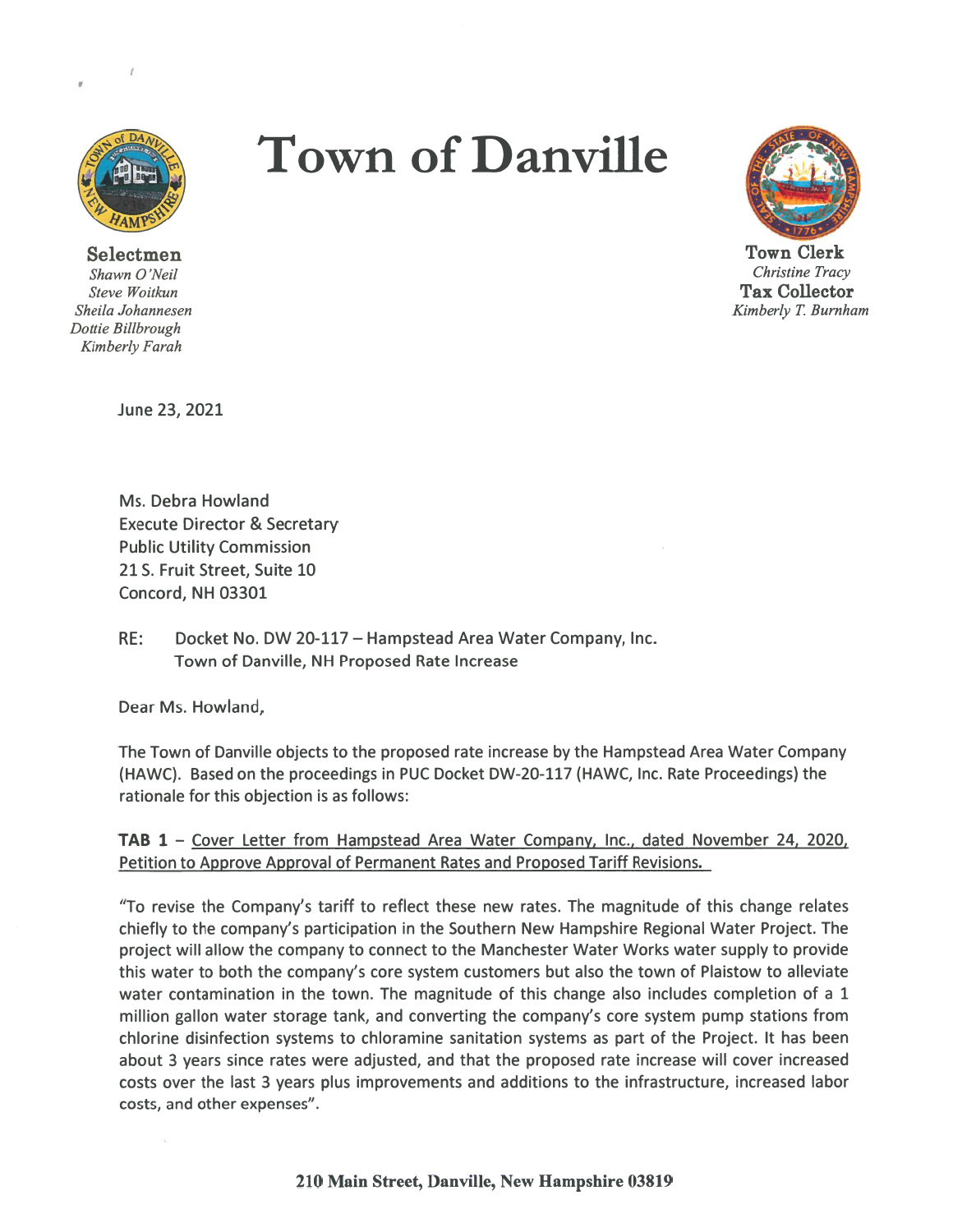Residents of the Town of Danville do not benefit from the connection to the Manchester Water Works. HAWC cites that the rate increase will cover increased costs over the last 3 years plus improvements and additions to the infrastructure, increased labor costs, and other expenses to improve and connect to the Manchester Water Works water supply to provide this water to both the company's core system customers but also the town of Plaistow to alleviate water contamination in the town.

#### TAB <sup>7</sup> - Hampstead Area Water Company, Inc. — Rate Proceedings, Testimony of Charles Lanza

Question: What has HAWC accomplished for capital improvements?

Answer: Since the Company's last rate case HAWC has completed the construction of <sup>a</sup> <sup>1</sup> Million Gallon Water Storage Tank in Atkinson, constructed <sup>a</sup> new pumping and treatment station as par<sup>t</sup> of the SNHRWP, added generators at various satellite systems, permitted and constructed two new large groundwater withdrawals in Atkinson and Hampstead, and has upgraded sources at multiple satellite systems.

## (As stated above, Danville does not benefit from these capital improvements)

#### TAB 8 — Rate Processing, Testimony of Stephen P. St. Cyr

Question: What are HAWC's <sup>p</sup>lans for other interconnections, e.g., with Sandown and Danville to benefit from pipeline water?

Answer: The Company has no immediate plans for interconnections with Sandown or Danville.

### (As stated above, Danville does not benefit as the Company has not immediate <sup>p</sup>lans for interconnections)

Question: Did the company make any pro forma adjustments to expenses?

Answer: Purchased Water for Company - \$372,075. In addition to purchasing water from SNHRWP to resell to Plaistow, the Company is also purchasing 250,000 gallons <sup>a</sup> day from Manchester to serve its core customers in Hampstead and Atkinson.

Again, the Company will be purchasing the water at \$3.05 per ccf, resulting in a water expense of \$372,075.

#### (As stated above, Danville does not benefit from this water purchase)

Finally, <sup>p</sup>lease reconsider <sup>a</sup> rate increase for Danville as its residents' do not benefit from capital improvements, interconnection to Manchester infrastructure or the purchase of water.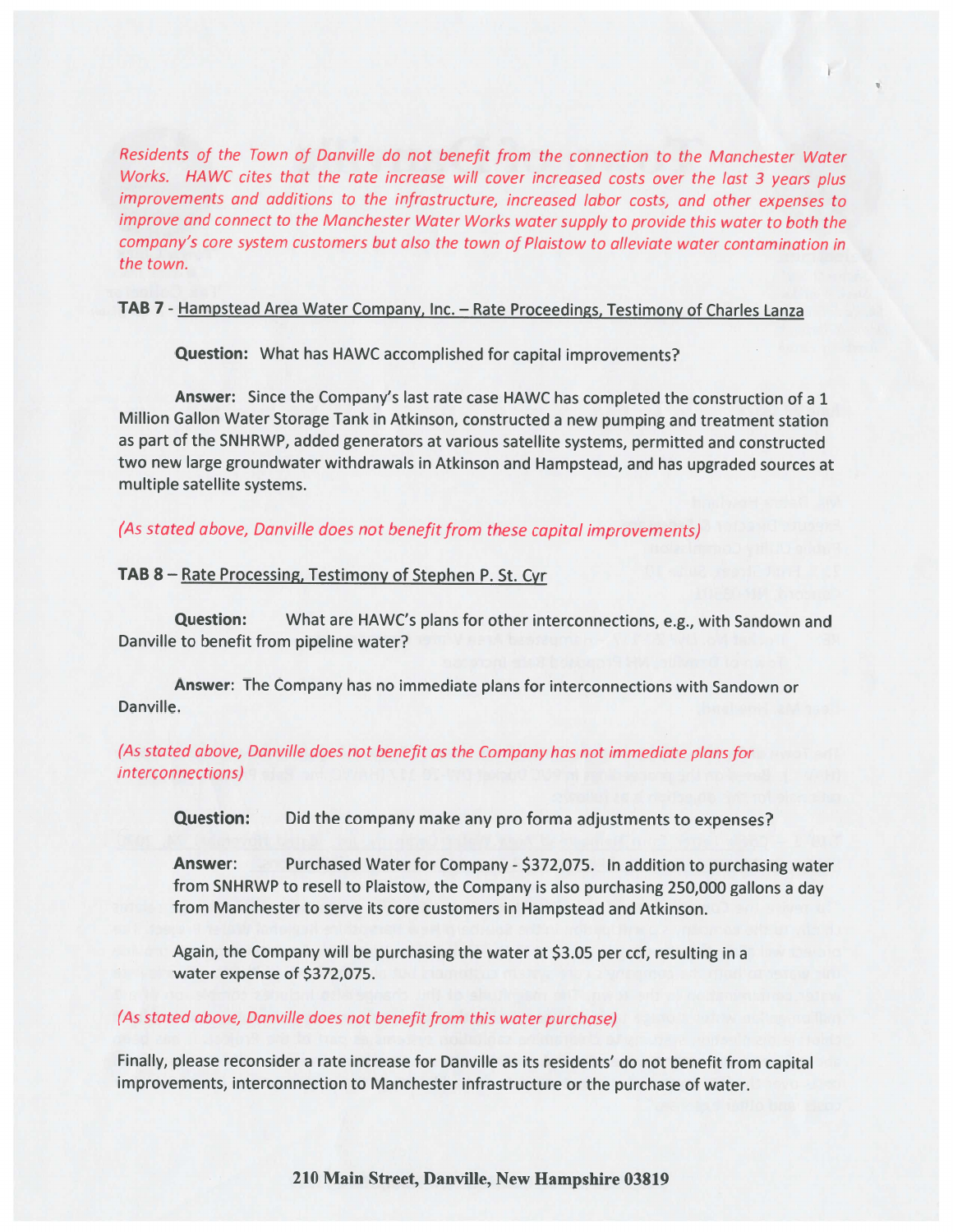Thank you in advance for your cooperation and consideration.

Very truly yours,

 $\mathcal{A}$ 

 $\tilde{\epsilon}$ 

Than Mel

Shawn O'Neil, Chair Town of Danville, NH

210 Main Street, Danville, New Hampshire 03819